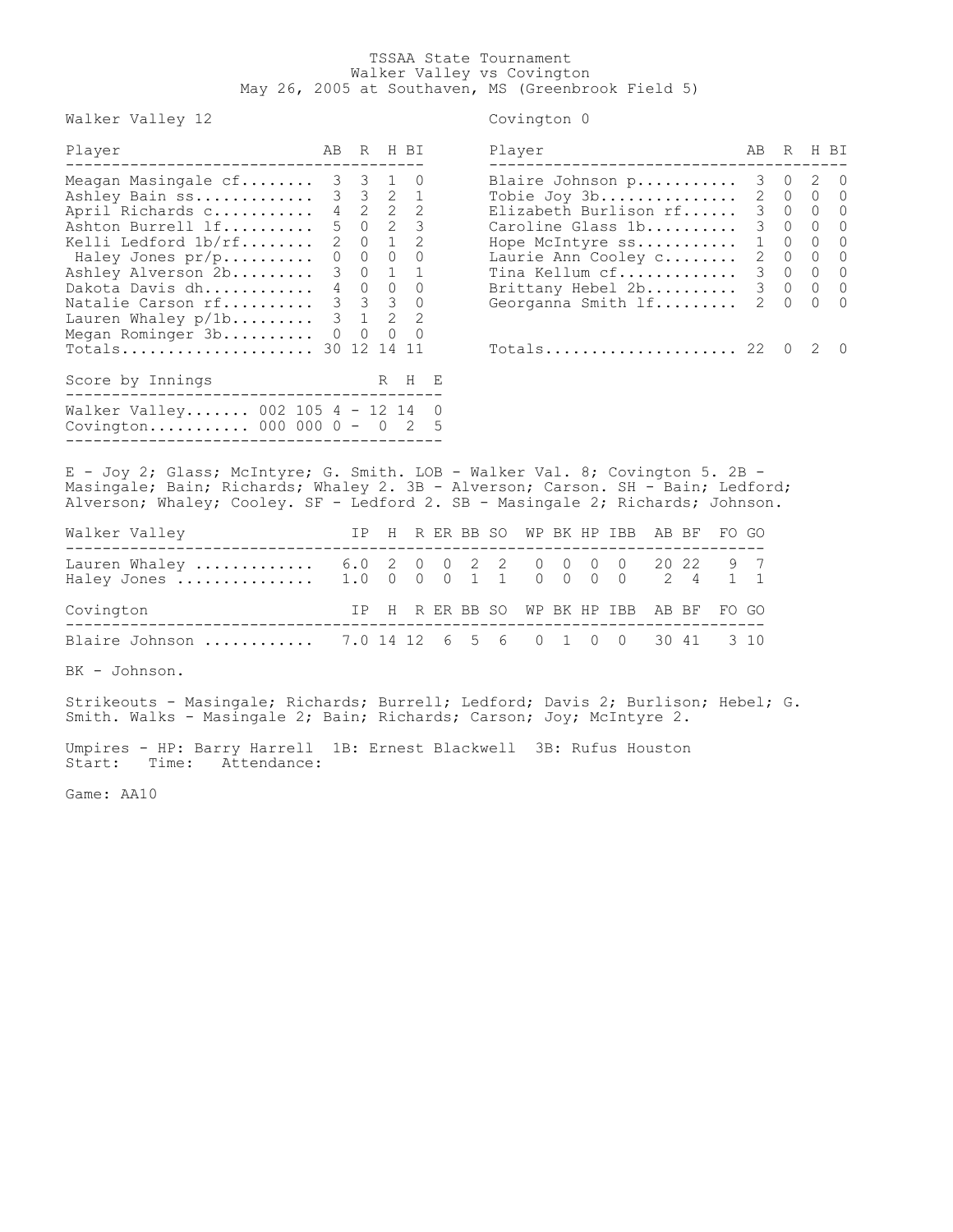## TSSAA State Tournament Walker Valley vs Covington May 26, 2005 at Southaven, MS (Greenbrook Field 5)

Walker Valley 12

| Player                                                                                                                                                                                                                                                                                      | AB |                         |   | R H RBI BB SO PO A LOB     |                   |                |         |        |        |  |
|---------------------------------------------------------------------------------------------------------------------------------------------------------------------------------------------------------------------------------------------------------------------------------------------|----|-------------------------|---|----------------------------|-------------------|----------------|---------|--------|--------|--|
| Meagan Masingale cf<br>Ashley Alverson 2b 3 0 1 1 0 0 1 2 1<br>Dakota Davis dh 4 0 0 0 0 0 2 0 0 2<br>Natalie Carson rf 3 3 3 0 1 0 1 0 0<br>Lauren Whaley p/1b 3 1 2 2 0 0 3 3 1<br>Megan Rominger 3b 0 0 0 0 0 0 0 0 0 1<br>Totals 30 12 14 11 5 6 21 7<br>Covington 0                    |    | $3 \quad 3 \quad 1$     |   | 0                          | 2                 | $\mathbf{1}$   | 1       | $\cup$ | 0<br>8 |  |
| Player                                                                                                                                                                                                                                                                                      |    |                         |   | AB R H RBI BB SO PO A LOB  |                   |                |         |        |        |  |
| Blaire Johnson p<br>$Totals$ 22<br>Score by Innings<br>Walker Valley 002 105 4 - 12 14 0<br>Covington 000 000 0 - 0 2                                                                                                                                                                       |    | 3 0 2<br>$\overline{0}$ | 2 | $\circ$<br>$\Omega$<br>R H | 0<br>3<br>Е<br>-5 | $\overline{0}$ | 3 21 14 | 0 6    | O<br>5 |  |
| E - Joy 2; Glass; McIntyre; G. Smith. LOB - Walker Val. 8; Covington 5. 2B -<br>Masingale; Bain; Richards; Whaley 2. 3B - Alverson; Carson. SH - Bain;<br>Ledford; Alverson; Whaley; Cooley. SF - Ledford 2. SB - Masingale 2;<br>Richards; Johnson.<br>Walker Valley TP H R ER BB SO AB BF |    |                         |   |                            |                   |                |         |        |        |  |
| Lauren Whaley 6.0 2 0 0 2 2 20 22<br>Haley Jones 1.0 0 0 0 1 1 2 4                                                                                                                                                                                                                          |    |                         |   |                            |                   |                |         |        |        |  |
| IP H R ER BB SO AB BF<br>Covington                                                                                                                                                                                                                                                          |    |                         |   |                            |                   |                |         |        |        |  |
| Blaire Johnson 7.0 14 12 6 5 6 30 41                                                                                                                                                                                                                                                        |    |                         |   |                            |                   |                |         |        |        |  |
| Win - None. Loss - None. Save - None.<br>BK - Johnson.<br>Umpires - HP: Barry Harrell 1B: Ernest Blackwell 3B: Rufus Houston<br>Start: Time: Attendance:                                                                                                                                    |    |                         |   |                            |                   |                |         |        |        |  |

Game: AA10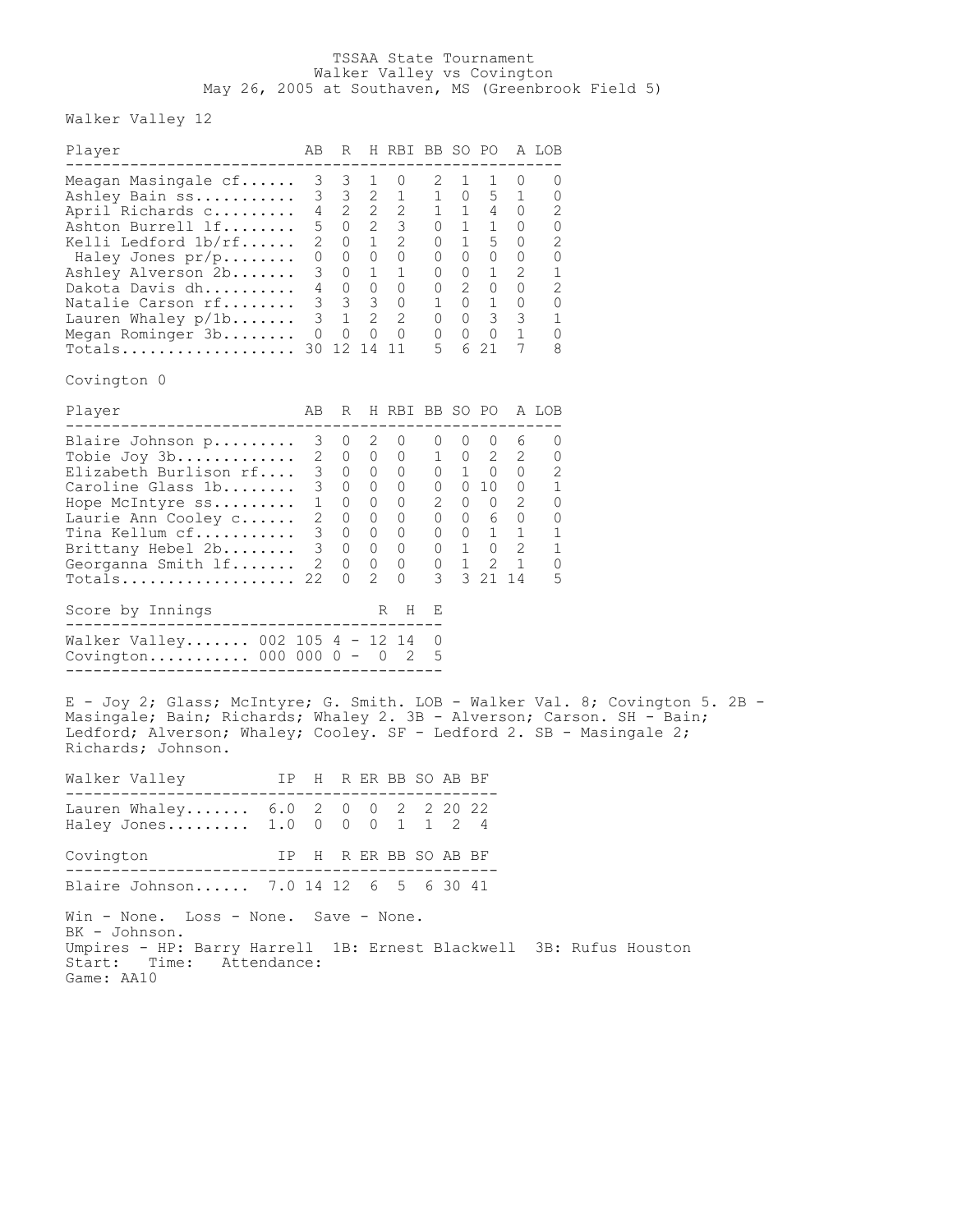## TSSAA State Tournament Walker Valley vs Covington - Play-by-Play May 26, 2005 at Southaven, MS (Greenbrook Field 5)

| Score by Innings                                                 |  |  | R H F. |  |
|------------------------------------------------------------------|--|--|--------|--|
| Walker Valley 002 105 4 - 12 14 0<br>Covington 000 000 0 - 0 2 5 |  |  |        |  |

Walker Valley starters:  $1/cf$  Masingale; 55/ss Bain; 15/c Richards; 12/1f Burrell; 22/1b Ledford; 23/2b Alverson; 33/dh Davis; 7/rf Carson; 24/p Whaley; 14/3b Rominger; Covington starters: 20/p Johnson; 14/3b Joy; 0/rf Burlison; 24/1b Glass; 7/ss McIntyre; 21/c Cooley; 16/cf Kellum; 15/2b Hebel; 1/lf G. Smith;

**Walker Valley 1st -** Masingale walked. Bain grounded out to ss, SAC; Masingale advanced to second. Masingale advanced to third on a balk. Richards singled. Richards stole second. Burrell struck out swinging. Ledford struck out swinging. *0 runs, 1 hit, 0 errors, 2 LOB.*

**Covington 1st -** Johnson singled. Joy reached on a fielder's choice; Johnson out at second 2b to ss. Burlison struck out looking. Glass flied out to rf. *0 runs, 1 hit, 0 errors, 1 LOB.*

**Walker Valley 2nd -** Alverson grounded out to p. Davis struck out swinging. Carson singled. Whaley flied out to lf. *0 runs, 1 hit, 0 errors, 1 LOB.*

**Covington 2nd -** McIntyre popped up to 2b. Cooley grounded out to ss. Kellum popped up to p. *0 runs, 0 hits, 0 errors, 0 LOB.*

**Walker Valley 3rd -** Masingale walked. Masingale stole second. Bain singled, advanced to second; Masingale advanced to third on an error by lf. Richards struck out swinging. Burrell singled, 2 RBI; Bain scored, unearned; Masingale scored. Ledford grounded out to 2b, SAC; Burrell advanced to second. Alverson grounded out to ss. *2 runs, 2 hits, 1 error, 1 LOB.*

**Covington 3rd -** Hebel popped up to ss. G. Smith grounded out to p. Johnson singled. Johnson stole second. Joy walked. Burlison reached on a fielder's choice; Joy advanced to second; Johnson out at second ss unassisted. *0 runs, 1 hit, 0 errors, 2 LOB.*

**Walker Valley 4th -** Davis struck out looking. Carson tripled. Whaley doubled, RBI; Carson scored. Masingale struck out swinging. Bain reached on an error by ss; Whaley advanced to third. Richards grounded out to p. *1 run, 2 hits, 1 error, 2 LOB.*

**Covington 4th -** Glass popped up to ss. McIntyre walked. Cooley flied out to cf. Kellum popped up to p. *0 runs, 0 hits, 0 errors, 1 LOB.*

Walker Valley 5th - Burrell grounded out to 3b. Ledford singled. Jones pinch ran for Ledford. Alverson grounded out to p, SAC; Jones advanced to second. Davis grounded out to 3b. *0 runs, 1 hit, 0 errors, 1 LOB.*

**Covington 5th -** Ledford to 1b for Jones. Hebel grounded out to p. G. Smith struck out swinging. Johnson grounded out to p. *0 runs, 0 hits, 0 errors, 0 LOB.*

Walker Valley 6th - Carson walked. Whaley reached on an error by 3b, SAC; Carson advanced to second. Masingale reached on an error by 1b; Whaley advanced to third; Carson scored. Masingale stole second. Bain walked. Richards doubled, 2 RBI; Bain advanced to third; Masingale scored, unearned; Whaley scored, unearned. Burrell grounded out to p. Ledford flied out to lf, SF, RBI; Bain scored, unearned. Alverson tripled, RBI; Richards scored, unearned. Davis grounded out to 2b. *5 runs, 2 hits, 2 errors, 1 LOB.*

**Covington 6th -** Joy fouled out to c. Burlison flied out to lf. Glass grounded out to 2b. *0 runs, 0 hits, 0 errors, 0 LOB.*

**Walker Valley 7th -** Carson singled. Whaley doubled, out at third lf to p to 3b, RBI; Carson scored. Masingale doubled. Bain doubled, RBI; Masingale scored. Richards walked. Burrell singled, RBI; Richards advanced to second, advanced to third on an error by 3b; Bain scored. Ledford flied out to cf, SF, RBI; Burrell out at second cf to p to 3b; Richards scored, unearned. *4 runs, 5 hits, 1 error, 0 LOB.*